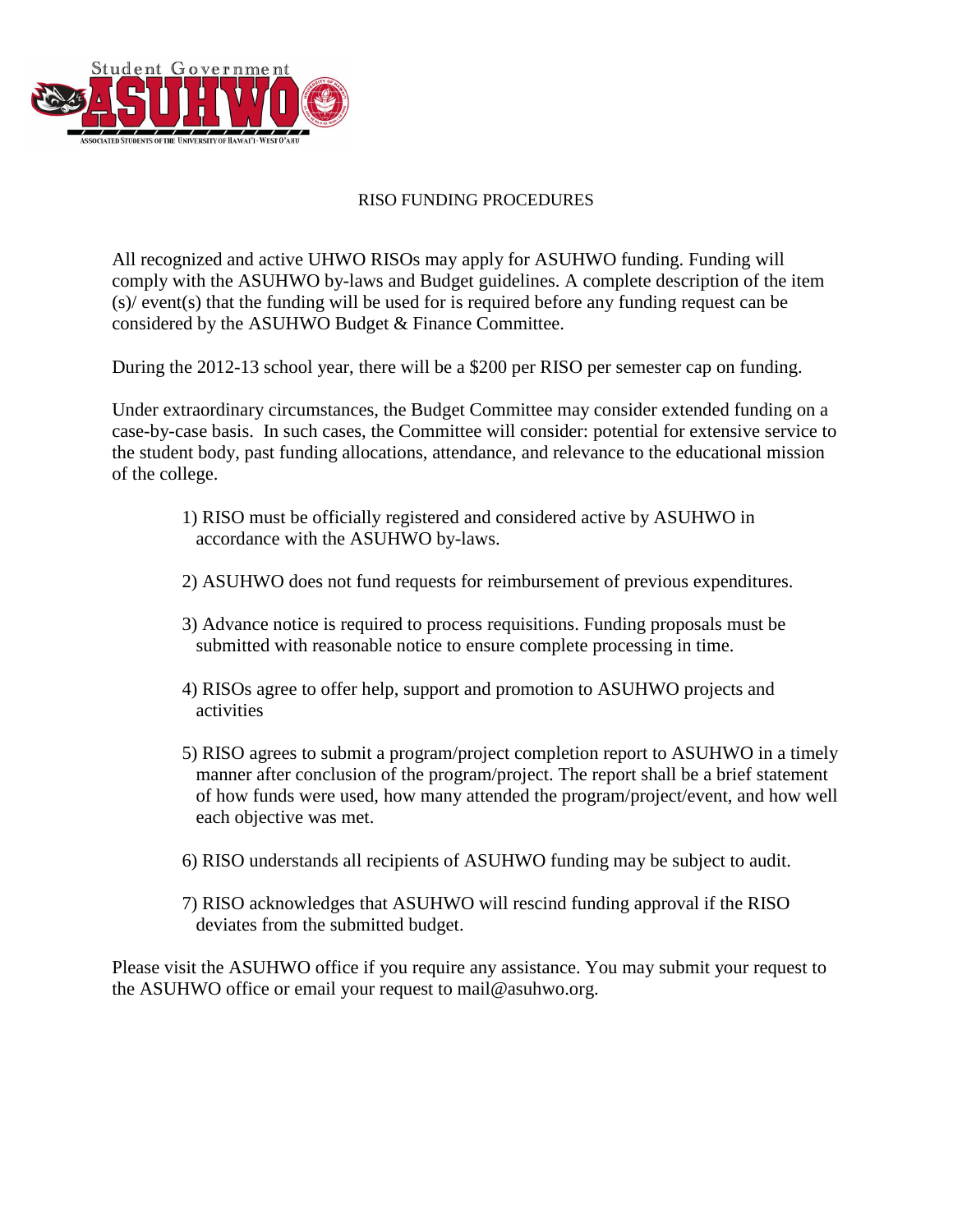| <b>RISO Funding Application</b>                                                   |                               | Student Government      |  |
|-----------------------------------------------------------------------------------|-------------------------------|-------------------------|--|
| <b>UHWO Student Club or Organization</b><br><b>Annual Funding Request Summary</b> |                               |                         |  |
|                                                                                   |                               |                         |  |
|                                                                                   |                               |                         |  |
| Number of active student members in your organization____________________________ |                               |                         |  |
| Is your organization registered with ASUHWO and considered "active"? ____________ |                               |                         |  |
| Does your RISO have an up-to-date Constitution on file with the ASUHWO?           |                               |                         |  |
|                                                                                   |                               |                         |  |
|                                                                                   |                               |                         |  |
|                                                                                   |                               |                         |  |
|                                                                                   |                               |                         |  |
|                                                                                   |                               |                         |  |
|                                                                                   | <b>Budget Request Summary</b> |                         |  |
| <b>Item/Event</b>                                                                 | <b>RISO Funding Request</b>   | <b>Funding Approved</b> |  |
|                                                                                   |                               |                         |  |
|                                                                                   |                               |                         |  |
|                                                                                   |                               |                         |  |
|                                                                                   |                               |                         |  |
|                                                                                   |                               |                         |  |
|                                                                                   |                               |                         |  |
|                                                                                   |                               |                         |  |
|                                                                                   |                               |                         |  |